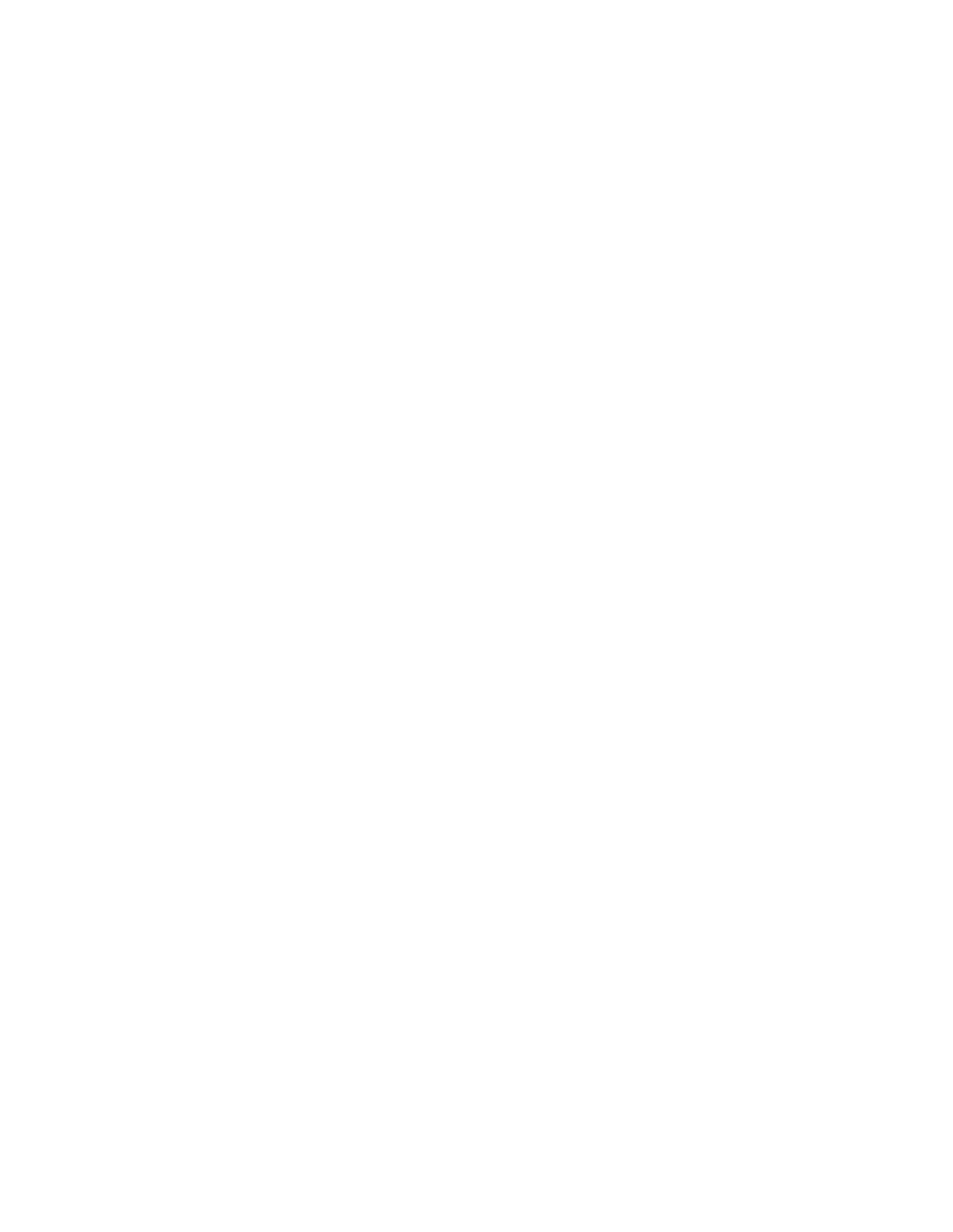# **Debt Dynamics in Emerging Market and Developing Economies: Time to Act?**

*Since the global financial crisis, rising private sector debt and deteriorating government debt dynamics have made some emerging market and developing economies (EMDEs) more vulnerable to financing shocks. Specifically, at end-2016, government debt exceeded its 2007 level by more than 10 percentage points of GDP in more than half of EMDEs and the fiscal balance worsened from its 2007 level by more than 5 percentage points of GDP in one-third of EMDEs. Although many EMDEs have strengthened their monetary policy frameworks and accumulated significant reserve buffers over the past two decades, they now need to shore up their fiscal positions to prevent sudden spikes in financing cost from forcing them into fiscal tightening*.

## **Introduction**

As growth becomes more durable and inflation rates get closer to central banks' targets, monetary policy in advanced economies is expected to normalize. While this normalization is likely to proceed smoothly, there is a possibility that it could stir financial market volatility with adverse implications for EMDEs (Arteta et al. 2015). In many EMDEs, both public and private sector vulnerability to financing cost spikes has risen since the global financial crisis.

Government debt dynamics in EMDEs have deteriorated since the global financial crisis (Huidrom, Kose, and Ohnsorge 2016; World Bank 2015a). On average across EMDEs, government debt has risen by 12 percentage points of GDP since 2007 to 47 percent of GDP by 2016, and fiscal deficits have widened to about 5 percent of GDP in 2016 from a surplus of roughly 1 percent of GDP in 2007 (Figure SF1.1). At end-2016, government debt exceeded its 2007 level by more than 10 percentage points of GDP in more than half of EMDEs. In addition, the fiscal balance worsened from 2007 levels by more than 5 percentage points of GDP in one-third of EMDEs.

Benign financing conditions have contributed to shifts in the composition of government balance sheets, but not always to strengthen its resilience (Kose et al., forthcoming). In the median EMDE, for example, the share of short-term components

#### **FIGURE SF1.1 Evolution of fiscal space in EMDEs**

In many EMDEs, both government and private sector debt has risen sharply since the global financial crisis. During periods of severe financial stress, private sector debt can burden public balance sheets.

**A. Overall fiscal balance and government gross debt in EMDEs**



#### **B. Overall fiscal balance, by EMDE region**



#### **C. Credit to the private sector in EMDEs**



#### **D. Government gross debt in selected banking crises in EMDEs**

 $(2008)$ 

Percent of GDF  $120$ ■Before ■After 80 4n  $\mathbf{r}$ Ukraine Uruguay Thailand  $(2002)$ r1997)  $(2008)$ 

Sources: International Monetary Fund, World Bank. A.-C. GDP-weighted averages.

A.C. The year of global recession (2009) is shaded in gray.

D. The year of the onset of banking crises is in parentheses. Bars show average general government gross debt-to-GDP ratios in the two years before and the two years after the onset of crises.

of debt securities held by nonresidents has been smaller since 2007. However, the share of nonresident-held debt itself has risen and the maturity of government debt has been on a

Note: This Special Focus was prepared by M. Ayhan Kose, Franziska Ohnsorge, and Naotaka Sugawara.

B. EAP, ECA, LAC, MNA, SAR, and SSA stand for, respectively, East Asia and Pacific, Europe and Central Asia, Latin America and the Caribbean, Middle East and North Africa, South Asia, and Sub-Saharan Africa.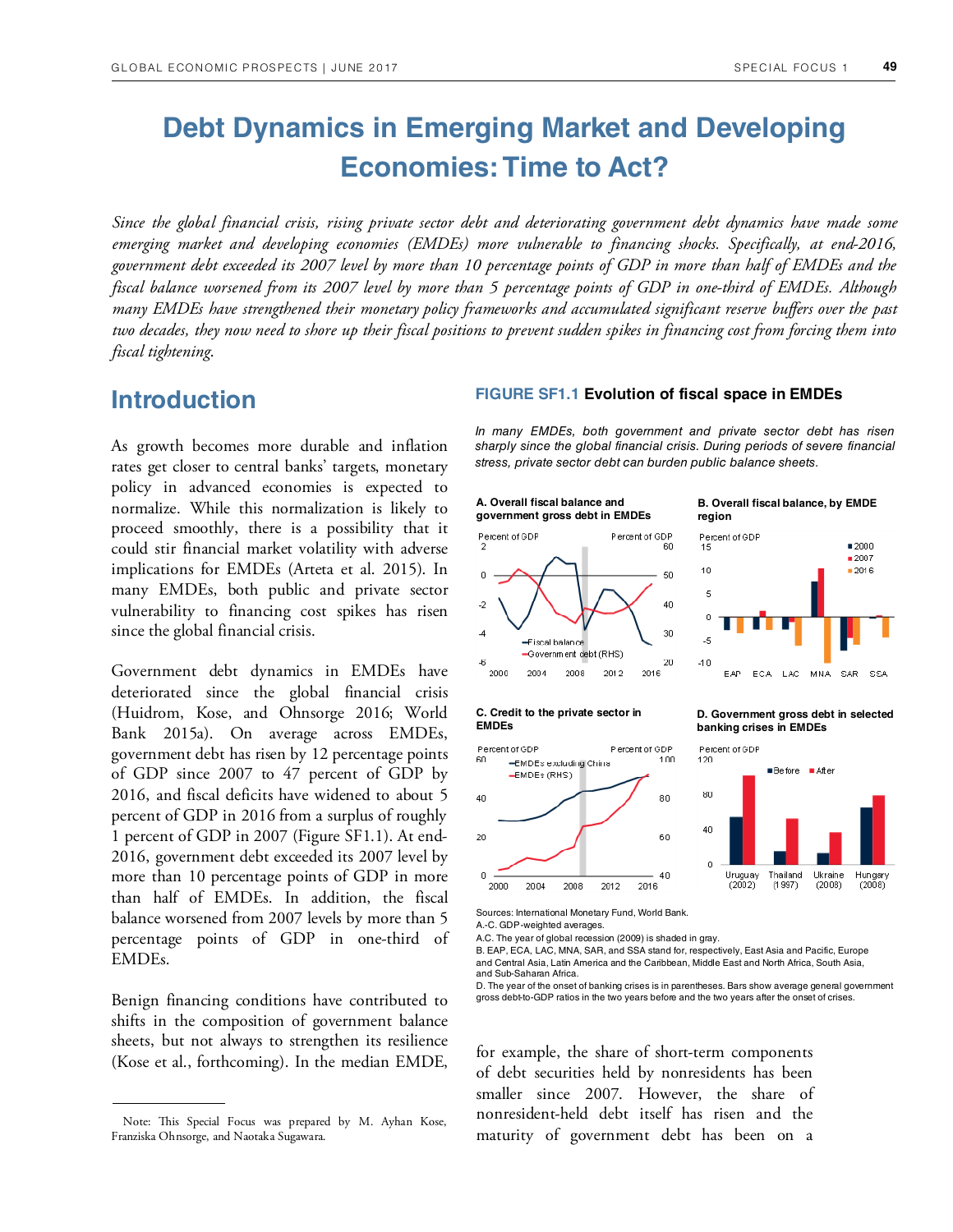## **FIGURE SF1.2 Debt relief under the HIPC and MDRI initiatives**

Debt relief from both multilateral and bilateral creditors has helped significantly reduce debt in recipient countries.



Sources: IMF (2016a), International Monetary Fund, World Bank.

declining path. The share of government debt in foreign currency has increased in the median EMDE since the late 2000s.

In addition, private sector debt in EMDEs has risen sharply since 2007, reflecting a combination of financial deepening and credit booms. Since 2007, domestic bank credit to the private sector has risen by 12 percentage points of GDP to 52 percent of GDP in 2016 (excluding China) and by more than 20 percentage points of GDP in onefifth of EMDEs. Firm-level data also suggest that the corporate sector has become more financially fragile since the global financial crisis as solvency positions weakened (Alfaro et al. 2017). During episodes of severe financial stress, private sector debt may become a contingent liability for the public sector. For example, before 2008, some EMDEs suffered systemic banking crises that required governments to provide substantial financial support. Though typically not fully reflected in deficits, such outlays significantly increased public debt above and beyond increases attributable to an accumulation of fiscal imbalances (Laeven and Valencia 2013). As these experiences show, the fiscal space implicit in low debt levels can shrink rapidly during periods of elevated financial stress.

Long-term government debt dynamics depend on debt and deficits but also on the macroeconomic context, especially the paths of GDP growth and interest rates. This Special Focus examines the evolution of EMDE fiscal positions since the global financial crisis as well as during typical episodes of financial stress. To do so, it combines fiscal indicators and macroeconomic factors into a single measure of government debt dynamics: the fiscal sustainability gap, defined as the difference between the actual fiscal balance and the debtstabilizing fiscal balance.<sup>1</sup> Specifically, this Special Focus addresses the following questions:

- How have fiscal positions in EMDEs evolved since the global financial crisis?
- How do fiscal positions typically evolve during episodes of financial stress?

# **Evolution of fiscal positions**

**Definitions.** A simple summary metric of the evolution of government debt dynamics is the fiscal sustainability gap (Blanchard 1993; Buiter 1985; Cottarelli and Escolano 2014; Escolano 2010). The fiscal sustainability gap compares a country's actual fiscal balance with its debtstabilizing balance. The debt-stabilizing balance captures the long-term, cumulative impact of sustained fiscal deficits on debt stocks under assumed macroeconomic and financial conditions. For example, the debt burden generated by sustained fiscal deficits will be easier to service if interest rates are lower and growth (and, hence, the potential for tax revenue raising) is stronger.

Specifically, the sustainability gap (*pbsusgap*) for country *c* in year *t* is defined (in Kose et al., forthcoming) as:

$$
pbsusgap_{c,t} = p_{c,t} - \left(\frac{i_c - \gamma_c}{1 + \gamma_c}\right) d_c^*,
$$

where  $p$  is the primary balance (in percent of GDP),  $i$  is the nominal interest rate,  $\gamma$  the

Note: There are a total of 36 Heavily Indebted Poor Countries (HIPC) that have reached completion points as of April 2017: 5 from Latin America and the Caribbean (LAC), 1 from South Asia (SAR), and 30 from Sub-Saharan Africa (SSA).

A. GDP-weighted average general government gross debt and external debt in 36 HIPC. The year of global recession (2009) is shaded in gray.

B. Blue bars refer to median, red lines to interquartile range. Both HIPC assistance committed (under the assumption of full participation of creditors) and MDRI (multilateral debt relief initiative) delivered by multilateral creditors as of end-August 2015 are included. GDP data are for 2015.

<sup>1</sup>The analysis in this Special Focus is based on a new database on fiscal space, which includes a wide range of indicators of fiscal space for a large number of countries over the period of 1990-2016 (Kose et al., forthcoming).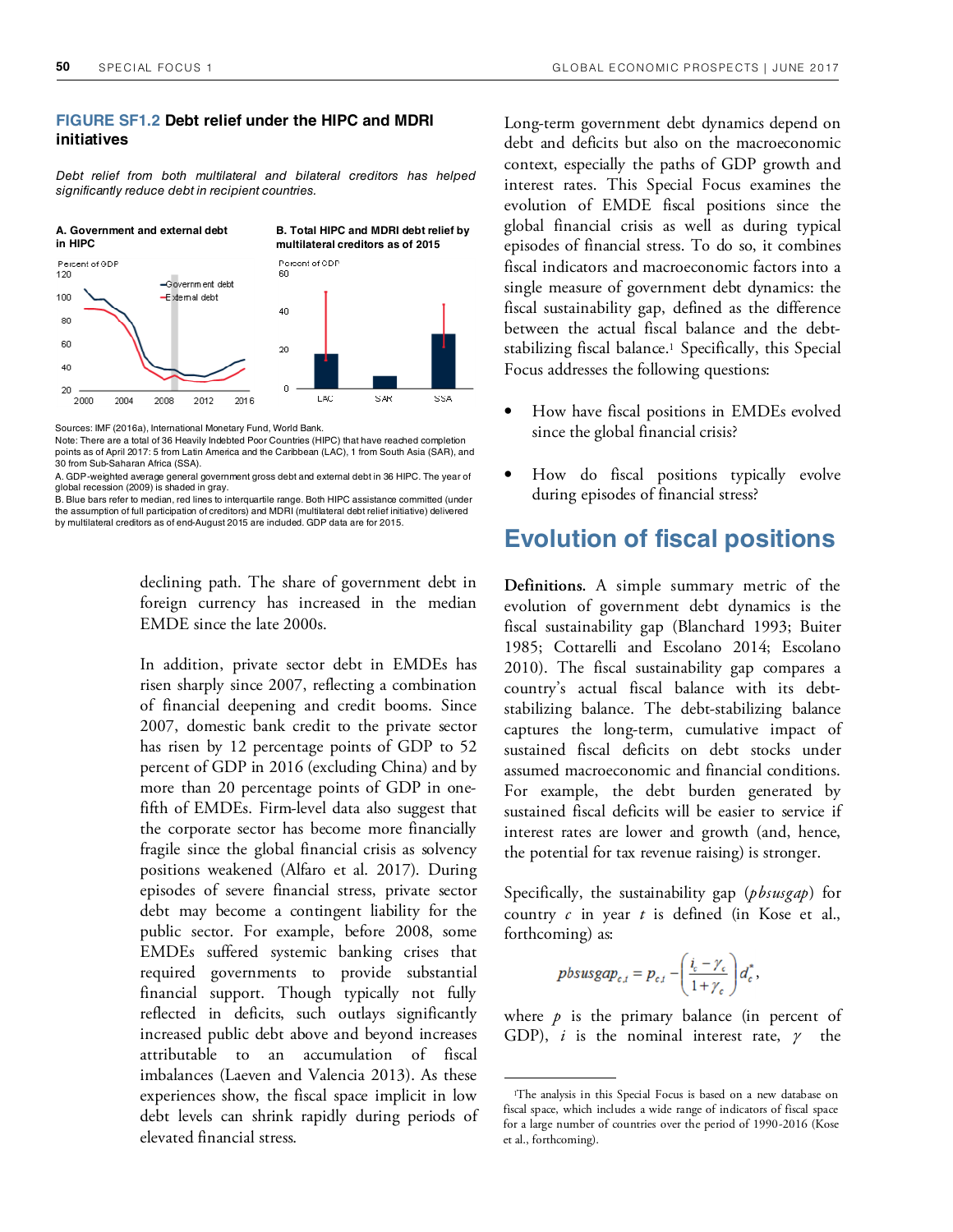nominal GDP growth, and *d\** the target debt ratio (in percent of GDP) defined as the countryspecific historical median ratio. The interest rate and nominal GDP growth are evaluated at their fixed long-term averages.<sup>2</sup> Implicitly, this assumes that future trends will not deviate materially from their long-term averages and that the historical median debt level is an appropriate reference point for future sustainable debt levels. This approach yields similar results to that of a common benchmark: the median debt ratio across all EMDEs over 1990-2016 (about 45 percent of GDP). A positive gap indicates a primary balance that would, over time, diminish government debt below its historical median, if sustained. Conversely, a negative gap shows a primary balance that would increase the stock of debt above its historical median.<sup>3</sup> These sustainability gaps are calculated for 72 EMDEs for 1990-2016.<sup>4</sup>

**Evolution.** Since 2000, debt sustainability in EMDEs has steadily improved as debt stocks declined and deficits narrowed or turned into surpluses. Among low-income countries, this partly reflected major debt relief initiatives such as the Highly Indebted Poor Countries (HIPC) initiative and the Multilateral Debt Relief Initiative (MDRI). The largest beneficiaries of these initiatives were EMDEs in Sub-Saharan Africa (SSA) and Latin America and the Caribbean (LAC) (Figure SF1.2; IMF 2016a). Between the HIPC decision and completion dates, government debt in recipient countries fell by up to 150 percentage points of GDP.

Following a steady pre-crisis improvement, government debt dynamics have deteriorated sharply since the global financial crisis (Figure

#### **FIGURE SF1.3 Evolution of sustainability gaps**

In EMDEs, fiscal sustainability has deteriorated materially from pre-crisis averages. The deterioration was largest among commodity-exporting EMDEs.

**A. Sustainability gap** 



**negative sustainability gap** 

**B. Fiscal balance, growth, and sustainability gap in EMDEs** 



**commodity exporter status**



Sources: International Monetary Fund, World Bank.

Note: A sustainability gap is defined as the difference between the actual fiscal balance and the debt-stabilizing balance. The year of global recession (2009) is shaded in gray. A.B.D. GDP-weighted averages.

B. Figure shows overall fiscal balance.

C. Share of EMDEs with negative sustainability gaps of 1 percent of GDP or more. Sample includes 72 EMDEs, consisting of 44 commodity-exporting economies and 28 commodity-importing economies.

D. Samples include 44 commodity-exporting EMDEs and 28 commodity-importing EMDEs.

SF1.3). In EMDEs, debt-reducing fiscal positions (i.e., positive sustainability gaps of, on average, almost 2 percent of GDP) in 2007 turned into debt-increasing fiscal positions (i.e., negative gaps of more than 2 percent of GDP, on average) by 2016. In the two-thirds of EMDEs that are commodity-exporting, this deterioration partly reflected the sharp growth slowdown that accompanied the steep post-crisis slide in commodity prices. In commodity-importing EMDEs, fiscal positions remain weak as a result of fiscal stimulus implemented during the global financial crisis, chronic primary deficits, and, in some EMDEs, anemic post-crisis growth.

By 2016, fiscal positions in most EMDEs set government debt on clearly rising trajectories. Negative sustainability gaps exceeded 1 percent of GDP in roughly 80 percent of commodity9

 $\mathbf{6}$ k,

 $\ddot{\mathbf{0}}$ 

 $\overline{a}$ 

-6

L,

<sup>2</sup>This assumption implies that variations over time in the sustainability gap are only attributable to changes in debt and deficits. It also implies that sharp exchange rate swings do not affect the benchmark stock of debt, although they affect fiscal balances through higher interest cost.

<sup>3</sup>Depending on country specifics, some countries may be able to support debt above historical medians (i.e., run negative sustainability gaps) for extended periods of time, whereas financial markets may force others to reduce debt below its historical median (i.e., run positive sustainability gaps).

<sup>4</sup>Sustainability can also be defined as the difference between the level of government debt and the debt limit, defined as the value at which debt becomes unsustainable (Ostry et al. 2010). The existing literature employs different analytical frameworks to examine fiscal sustainability (e.g., Bohn 1998; Kose et al., forthcoming).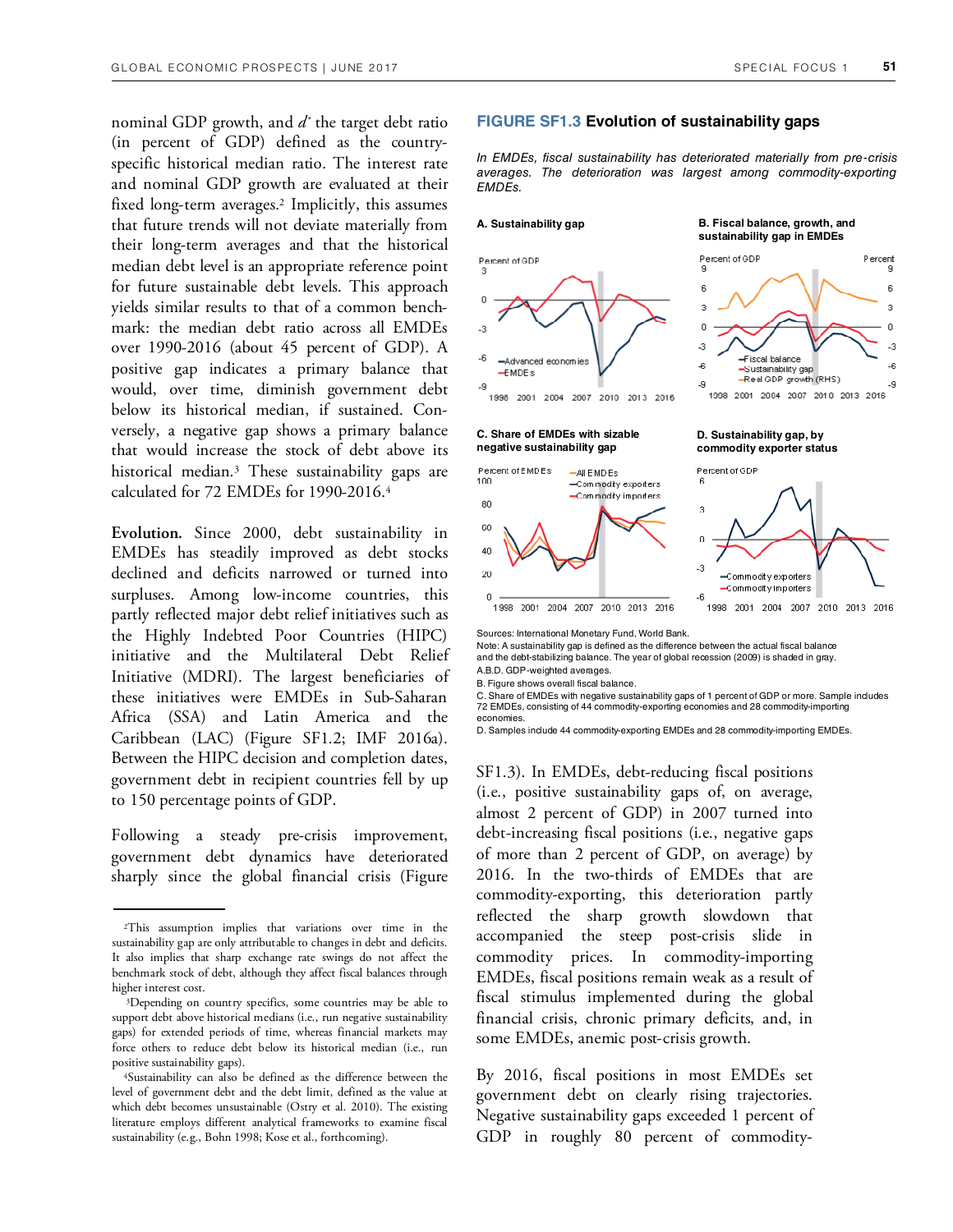#### **FIGURE SF1.4 Evolution of fiscal space in EMDE regions**

Sustainability gaps are particularly wide in MENA, LAC, and SSA, which host a large number of commodity-exporting EMDEs, whereas rapid growth supported sustainability in EAP and SAR.



**C. Share of EMDEs with sizable deterioration in fiscal space during 2007-16** 



Sources: International Monetary Fund, World Bank.

Note: GDP-weighted averages. EAP, ECA, LAC, MNA, SAR, and SSA stand for, respectively, East Asia and Pacific, Europe and Central Asia, Latin America and the Caribbean, Middle East and North Africa, South Asia, and Sub-Saharan Africa.

**regional sustainability gap from median EMDE, 2016**

C. For government debt, a sizable deterioration refers to an increase, between 2007 and 2016, by at least 10 percentage points of GDP in government gross debt (about top quarter of nine-year changes in all the EMDEs since 1990). For sustainability gaps, a sizable deterioration refers to a decline by at least 1 percentage point of GDP over 2007-16.

D. Bars show the contribution of each factor to the deviation of the region's GDP-weighted average sustainability gap from the hypothetical median sustainability gap in 2016 assuming the median primary deficit (1.9 percent of GDP), median stock of debt (45 percent of GDP), median long-term interest rate (9 percent), and median growth (7.4 percent). For example, MNA has, on average, about 9.2 percentage points of GDP wider negative sustainability gaps than the median EMDE, even though growth is higher than and interest rates are the same as in the median EMDE. Of this, about 9.9 percentage points is attributed to wider-than-median fiscal deficits that are only partially offset by faster-than-median growth (by 0.9 percentage points of GDP).

> exporting EMDEs and in about 40 percent of commodity-importing EMDEs. In more than 70 percent of EMDEs, debt dynamics had worsened materially (i.e., sustainability gaps had deteriorated by more than 1 percentage point of GDP) from 2007. In principle, temporary negative sustainability gaps that are quickly reversed would be of limited concern; however, sustainability gaps and fiscal deficits in EMDEs have worsened steadily since 2012. That said, in 27 percent of EMDEs, debt dynamics in 2016 were still more favorable than in 2000, when a period of steady improvement began that lasted until the global financial crisis.

**Regional dimensions.** Pre-crisis improvements and post-crisis deteriorations in government debt dynamics were most pronounced in regions hosting large numbers of commodity-exporting countries (LAC, Middle East and North Africa (MENA), and SSA; Figure SF1.4). In Europe and Central Asia (ECA), falling commodity prices in the eastern part of the region and private sector deleveraging in the western part following the global financial crisis slowed growth from precrisis rates. This aggravated the challenges of debt sustainability despite fiscal consolidation efforts that kept fiscal deficits the smallest among EMDE regions. Sustainability gaps have remained positive since the global financial crisis in East Asia and Pacific (EAP) but narrowed to below-zero in 2016. In South Asia (SAR), sizable primary deficits contributed to persistently negative sustainability gaps through most of the 2000s, although deficits and negative sustainability gaps have narrowed since the global financial crisis.

In 2016, the drivers of fiscal sustainability gaps differed across regions. In MENA, EAP, LAC and SSA, above-median fiscal deficits widened sustainability gaps.<sup>5</sup> In EAP, and to a much lesser extent in MENA, this was mitigated by abovemedian growth and below-median interest rates (in EAP). In LAC and to a lesser extent in SSA, in contrast, weak growth (in LAC) and elevated interest rates (in both) compounded fiscal sustainability concerns. In SAR, strong growth was the main source of above-median sustainability gaps.

Deep fiscal deteriorations have taken place throughout SSA and LAC (IMF 2016b; World Bank 2017a, 2017b). On average, fiscal sustainability gaps widened between 2007 and 2016—by 4 percentage points of GDP (to -3 percent of GDP) in SSA and by 5 percentage points of GDP (to -4 percent of GDP) in LAC. This deterioration reflects both rising debt levels, especially in SSA, and widening fiscal deficits, especially in LAC. The erosion of fiscal sustainability was widespread in both regions: In SSA, the share of EMDEs with sizable

<sup>&</sup>lt;sup>5</sup>For comparison, the median sustainability gap is defined as that implied by the median primary deficit (1.9 percent), median stock of debt (45 percent of GDP), median growth (7.4 percent) and median long-term interest rate (9 percent).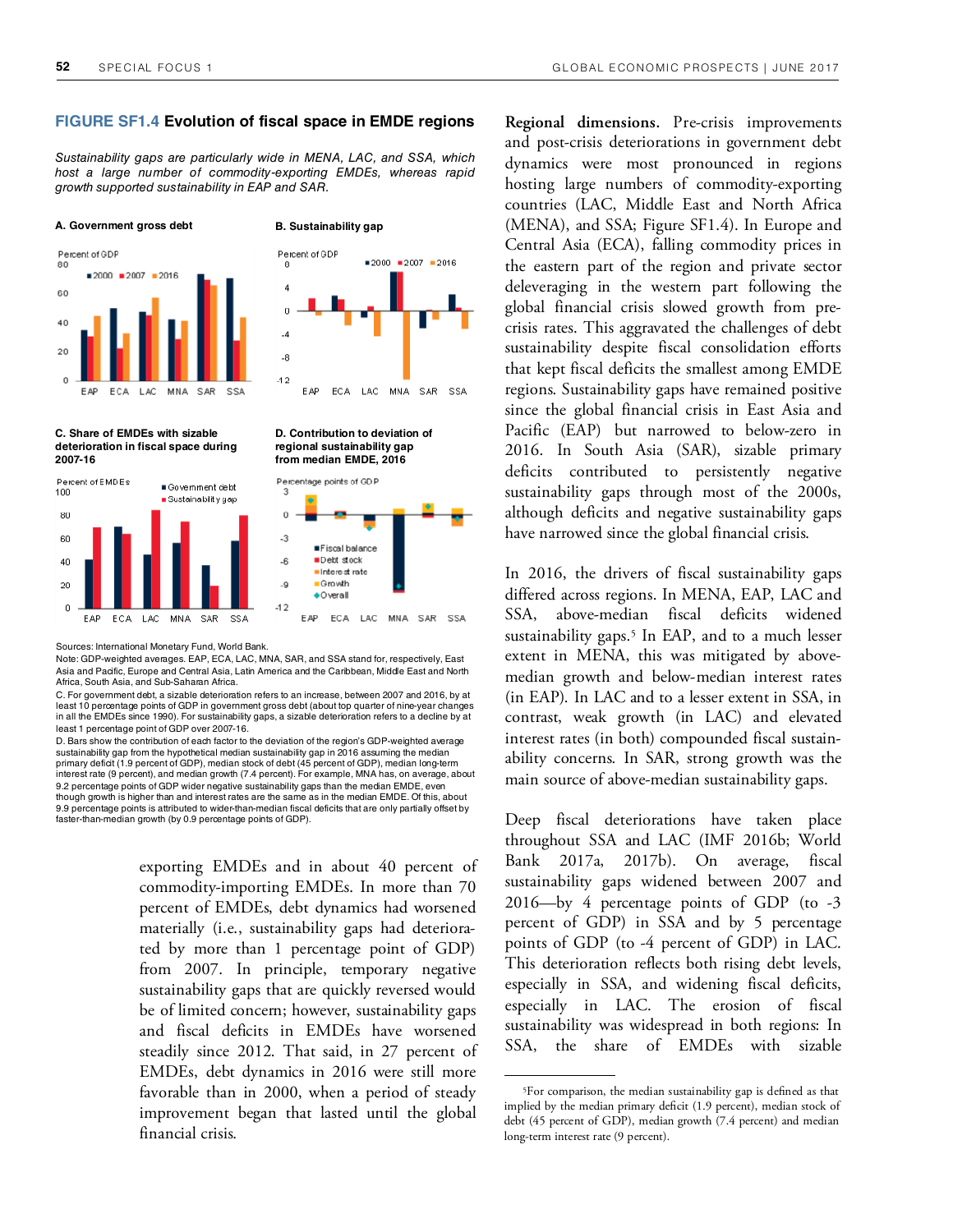deterioration in sustainability gaps (i.e., worsened by 1 percentage point of GDP or more) over 2007-16 was 80 percent; in LAC, 85 percent of economies in the region experienced sizable deteriorations over the same period. In both regions, improvements in government debt dynamics that occurred in the early 2000s were unwound by 2016.

Weakening government debt dynamics in those regions were also accompanied by a rapid increase in private sector debt, although from modest initial levels, reflecting a combination of financial deepening and credit booms (World Bank 2016). In 2016, private credit by domestic banks averaged 48 percent of GDP in LAC and 29 percent of GDP in SSA. In one-third of EMDEs in SSA and more than one-quarter of EMDEs in LAC, private sector credit rose by more than 10 percentage points of GDP between 2007 and 2016.

# **Fiscal positions in episodes of financial stress**

The deterioration in government debt dynamics since the global financial crisis is considerably more persistent than after previous episodes of financial stress. For EMDE commodity exporters, such episodes of financial stress can also be associated with terms-of-trade shocks. EMDEs typically emerge within two years of such episodes with restored government debt dynamics. After adverse terms-of-trade shocks, a deterioration in government debt dynamics is typically rapidly reversed.

**Financial stress episodes.** To analyze the evolution of fiscal debt sustainability around financial stress events since 1990, 117 episodes are identified in 94 EMDEs for which data on government debt, fiscal balance, sustainability gaps, and private sector credit are available (Gourinchas and Obstfeld 2012; Laeven and Valencia 2013). Figure SF1.5 presents the evolution of debt sustainability around these stress episodes, including banking, currency and debt crises, and compares these events against recent developments.

### **FIGURE SF1.5 Debt dynamics around financial stress events and in 2016**

Within two years of financial stress episodes in EMDEs, government debt typically returns to a stable path.

#### A. Sustainability gap B. Government gross debt





**C. Overall fiscal balance D. Credit to the private sector**



Sources: International Monetary Fund, World Bank.

Note: Year t refers to the year of onset of financial stress episodes. The solid blue lines are simple averages for all episodes, while the dashed blue lines show the interguartile range. The red line is shown for reference and based on all EMDEs, although it is not a stress episode. Financial stress episodes are taken from Gourinchas and Obstfeld (2012) and Laeven and Valencia (2013). When consecutive events are identified within a five-year period in a country, the one associated with the lowest real GDP growth is used.

A.-C. Separately, the statistical significance of restored government debt dynamics in two and three years after financial stress events, from deteriorations during stress events, is confirmed in a linear regression of each fiscal indicator on dummy variables for financial stress events (with up to three lags and leads), with country- and year-fixed effects.

C. Samples are restricted to episodes where data on sustainability gaps are available.

In the run-up to and during these stress episodes, debt dynamics typically deteriorated somewhat as fiscal balances and sustainability gaps weakened, government debt increased, in part because of support to banking systems (Tagkalakis 2013), and (often) exchange rate depreciation raised the local currency value of government debt. However, within two years of financial stress episodes, fiscal debt sustainability improved and debt returned to a stable path. This improvement may have partly reflected debt restructuring and the loss of access to financing that forces governments to rein in spending or raise revenues.

**Oil price plunges**. Some of the sharpest post-crisis deteriorations in fiscal positions have been among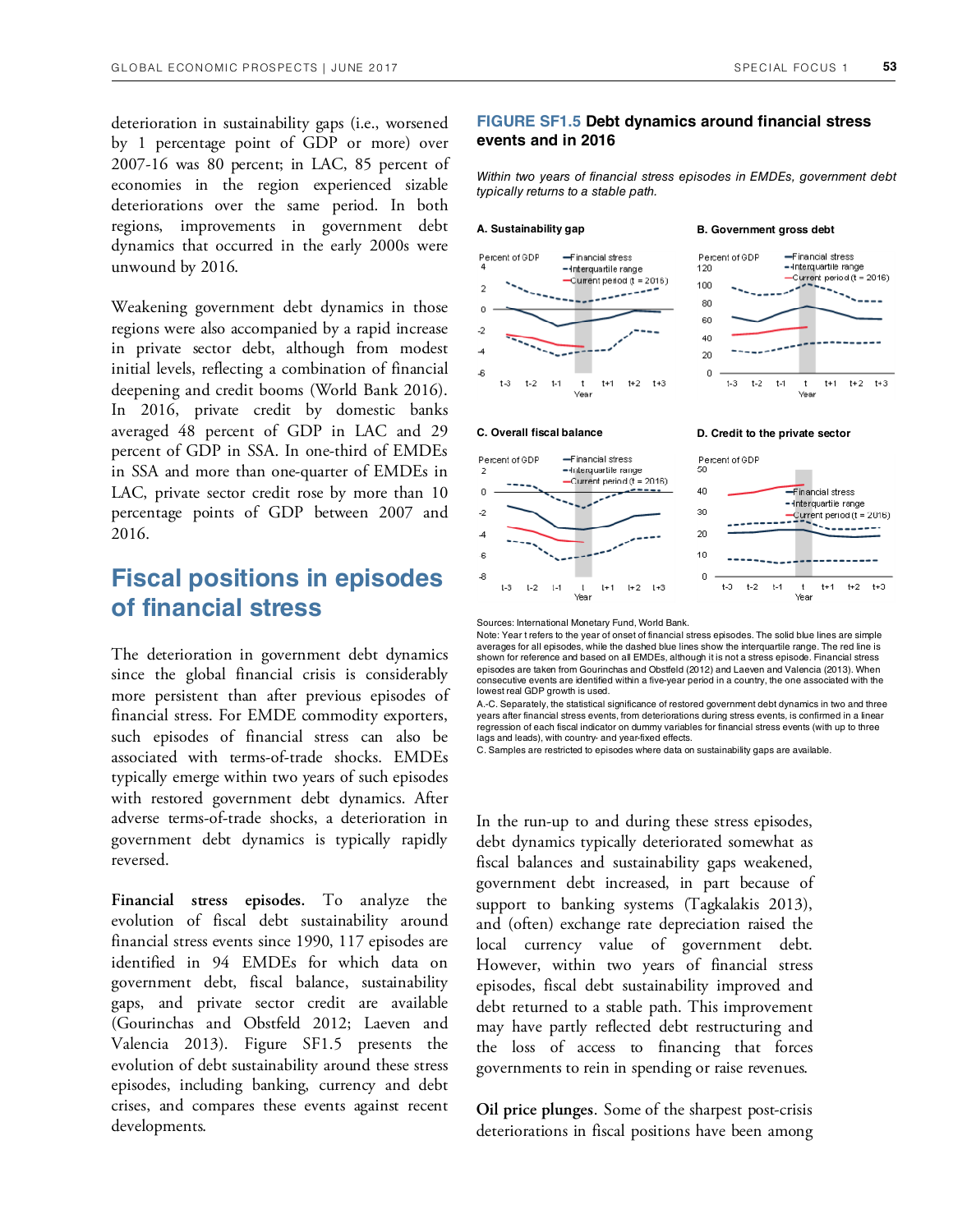## **FIGURE SF1.6 Debt dynamics in EMDE oil exporters around oil price plunges**

Oil price plunges are historically accompanied by deteriorating fiscal debt sustainability in oil exporters, reflecting shrinking oil revenues, and weaker growth, but fiscal positions recover quickly after the initial shock.



#### **C. Overall fiscal balance D. Credit to the private sector**



Sources: International Monetary Fund, World Bank.

Note: Year t refers to the year of oil price plunges. Past oil price plunges include collapses in global oil prices in 1991, 1998, 2001, and 2008 (World Bank 2015b). Simple averages of 36 EMDE oil exporters in all episodes. The red lines are for the latest plunge starting in 2014.

C. Samples are restricted to episodes where data on sustainability gaps are available.

energy exporters. Energy-exporting EMDEs rely heavily on fiscal revenues from the resource sector. For example, in 2014, on the eve of the most recent plunge in oil prices, hydrocarbon revenues accounted for more than half of fiscal revenues in Angola, Algeria, Azerbaijan, Iraq, Kuwait, Nigeria, Saudi Arabia, and the United Arab Emirates, and more than one-quarter of revenues in Mexico, the Islamic Republic of Iran, Kazakhstan, and the Russian Federation. The subsequent plunge in oil prices has forced some energy-exporting economies into severe fiscal adjustment and reserve losses (Danforth, Medas, and Salins 2016). Fiscal positions have deteriorated sharply in energy-exporting EMDEs, but less sharply than in earlier episodes of oil price plunges, albeit from a weaker starting position. Figure SF1.6 illustrates fiscal developments in energy-exporting EMDEs during the five major collapses in global oil prices (in 1991, 1998, 2001, 2008, and 2014), as identified in World Bank  $(2015b).<sup>6</sup>$ 

Fiscal positions deteriorated sharply during past oil price plunges but subsequently rebounded as a result of a pro-cyclical fiscal tightening. Initially debt-reducing fiscal positions (i.e., positive sustainability gaps of 3 percent of GDP) in the year before the average oil price plunge turned into debt-increasing fiscal positions (i.e., negative sustainability gaps of 1 percent of GDP), on average, in the year following the plunge as resource revenues declined. Within two years after the oil price plunge, however, sustainability gaps and fiscal balances were restored close to their preplunge levels. After a steep increase in the wake of the oil price plunge, government debt returned to stable path. Depending on country circumstances and the depth of the growth slowdown triggered by the oil price plunge, private credit may rise (Miyajima 2017) or decline (Barajas et al. 2010). On average, a small increase in private credit in the year following the oil price plunge is mostly reversed in the subsequent years.

**Comparison of current fiscal positions with historical experience.** In 2016, despite lower government debt levels on average, government debt dynamics compared unfavorably with those on the eve of typical financial stress episodes and oil price plunges. At -3.5 percent of GDP, sustainability gaps in 2016 were weaker than those prior to the average financial stress episode (although still within the range of such episodes). This mainly reflected the rapid deterioration in fiscal balances in commodity-exporting EMDEs.

Notwithstanding weaker fiscal positions, nonfiscal buffers have strengthened in EMDEs over the 2000s. Monetary policy frameworks have improved. A growing share (more than one-

<sup>6</sup>The most recent oil price decline resembles that of 1985-86. The 1985-86 oil price slump was also associated with changing supply conditions, as OPEC reverted to its production target of 30 million barrels per day despite rising unconventional oil supply from the North Sea and Mexico (World Bank 2015b). Prices dropped 60 percent from January to July 1986, ringing in two decades of low oil prices—in contrast with other similarly sharp oil price drops that were quickly reversed.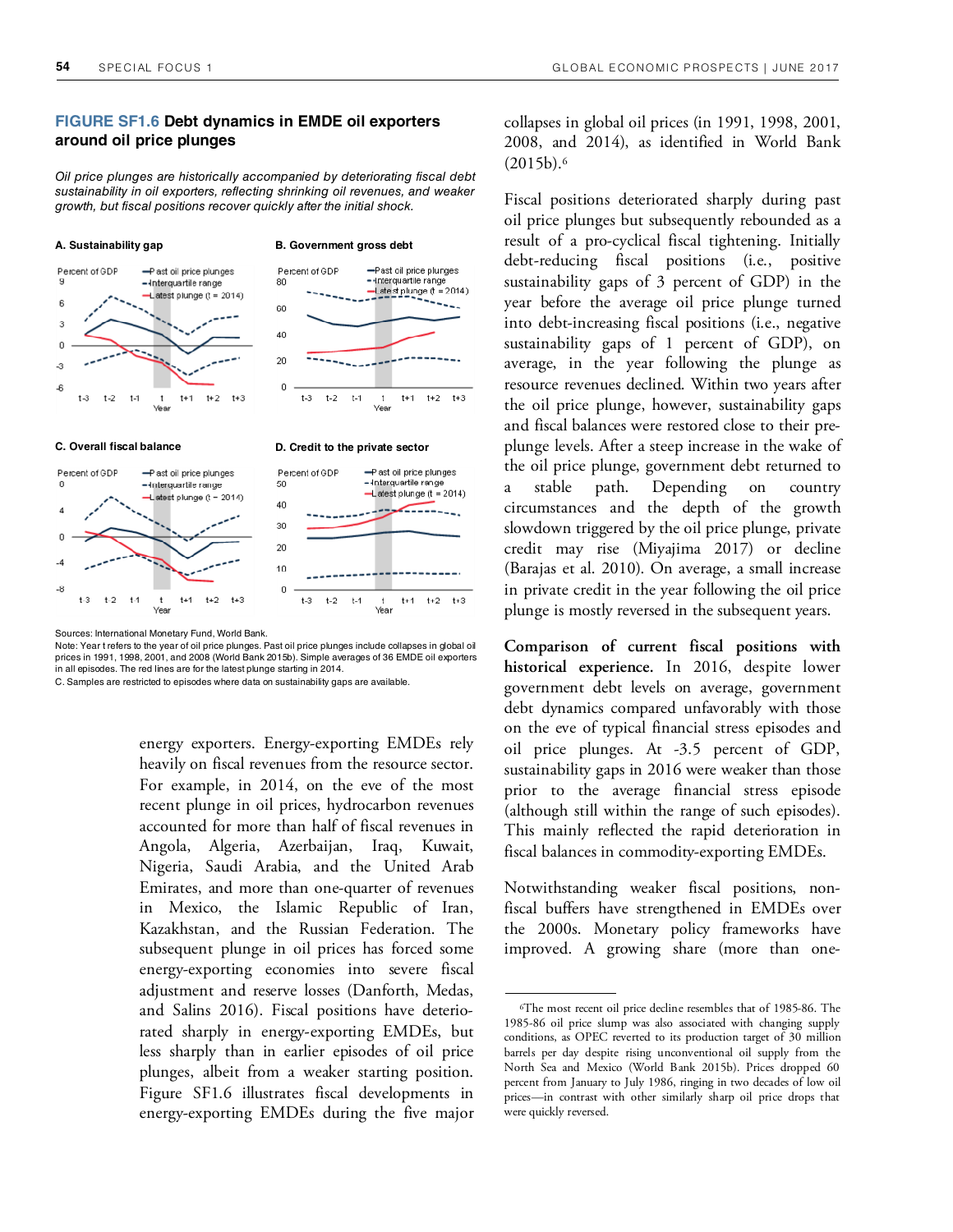quarter) of EMDEs with sizable negative sustainability gaps in 2016 anchored monetary policy in inflation-targeting regimes and allowed greater exchange rate flexibility (Figure SF1.7). International reserves in these economies rose from 8 percent of GDP in 2000 to 20 percent of GDP in 2016, on average. Before the oil price collapse of mid-2014, some energy exporters had accumulated sovereign wealth funds with assets amounting to more than one-third of GDP (e.g., Algeria, Azerbaijan, Botswana, Iraq, Kazakhstan, Kuwait, Norway, Saudi Arabia, the United Arab Emirates; World Bank 2015a). Their use helped ease exchange rate and fiscal adjustments to the sharp drop in oil prices since mid-2014.

# **Conclusion**

Weak post-crisis growth and, for commodity exporters, sharp commodity price declines have eroded fiscal positions in many EMDEs. These developments have limited their ability to effectively employ fiscal policy to weather financing shocks (Huidrom et al. 2016). More than 70 percent of EMDEs—and more than fourfifths of those in SSA and LAC—now possess considerably worse government debt dynamics (with a deterioration in sustainability gaps of more than 1 percentage point of GDP) than in 2007.

If fiscal positions are weak on the eve of financial stress episodes or, in the case of commodity exporters, commodity price plunges, a sharp increase in financing costs may force governments into a pro-cyclical fiscal tightening. This—as well as debt restructurings or rapid inflation—may have bolstered fiscal sustainability during typical financial stress episodes in the past; however, in the current environment such pro-cyclical fiscal tightening might further retard the recovery.

Weakening government debt dynamics have been accompanied by mounting private sector debt. While most post-crisis credit booms in EMDEs have subsided, they have left a legacy of elevated debt in some EMDEs (World Bank 2016). By 2016, almost two-thirds of EMDEs with high private sector debt also had sizable negative sustainability gaps; conversely, two-thirds of

#### **FIGURE SF1.7 Vulnerabilities and buffers in EMDEs**

In several EMDEs, weak fiscal positions coincide with elevated private debt. However, improved external buffers and monetary policy frameworks could help mitigate risks.







**E. Sovereign wealth fund assets under management, 2015** 

#### **D. EMDEs with floating exchange rate regimes**

Sustainability gap

Moderate

■ Elevated

M oderate negative

 $\mathbf{6}$ 

 $\overline{5}$ 

 $\overline{3}$ 

 $H$ igh

**B. Private debt, by level of sustainability gap, 2016** 

Sizable negative

Percent of EMDEs

100

80

60

4n

 $\infty$ 

 $\mathbf{0}$ 



**F. EMDEs with inflation-targeting frameworks and central bank independence**



Sources: Dincer and Eichengreen (2014), Hammond (2012), International Monetary Fund, Sovereign Wealth Fund Institute, World Bank.

A.B. Sample includes 70 EMDEs where data on sustainability gaps and private debt are available in 2016. Sustainability gaps are considered to be "sizable negative" when negative gaps are in excess of 1 percent of GDP and "moderate negative" when negative gaps are below 1 percent of GDP. "High" private debt is defined as private sector credit in the top quartile of the distribution among 70 EMDEs during 2000-16 (53 percent of GDP). "Elevated" private debt is defined as private sector credit in the second highest quartile (32-53 percent of GDP). Charts show the share of EMDEs with respective levels of sustainability gaps out of those with high or elevated private debt (A), and the share of EMDEs with respective levels of private debt out of those with "sizable negative" or "moderate negative" sustainability gaps (B).

C.-F. Sample includes 46 EMDEs with "sizable negative" sustainability gaps (in excess of 1 percent of GDP) in 2016.

C.F. The year of global recession (2009) is shaded in gray.

C. GDP-weighted average.

D. Floating exchange rate regimes are those classified as floating, free floating, or independently floating. Excluding countries with no separate legal tenders, currency boards, conventional fixed pegs, stabilized arrangements, crawling pegs, crawl-like arrangements including crawling bands, pegged exchange rates within horizontal bands, other managed (floating) arrangements (IMF 2016c). E. For countries with multiple sovereign wealth funds, the sum of all funds' assets is presented. Countries where the size of assets under management in their funds is less than 3 percent of GDP are not shown.

F. Central bank independence is a simple average and measured as an index ranging from 0 to 15, showing the independence and transparency of central banks, based on multiple criteria in central bank objectives, institutions, operations, and policies.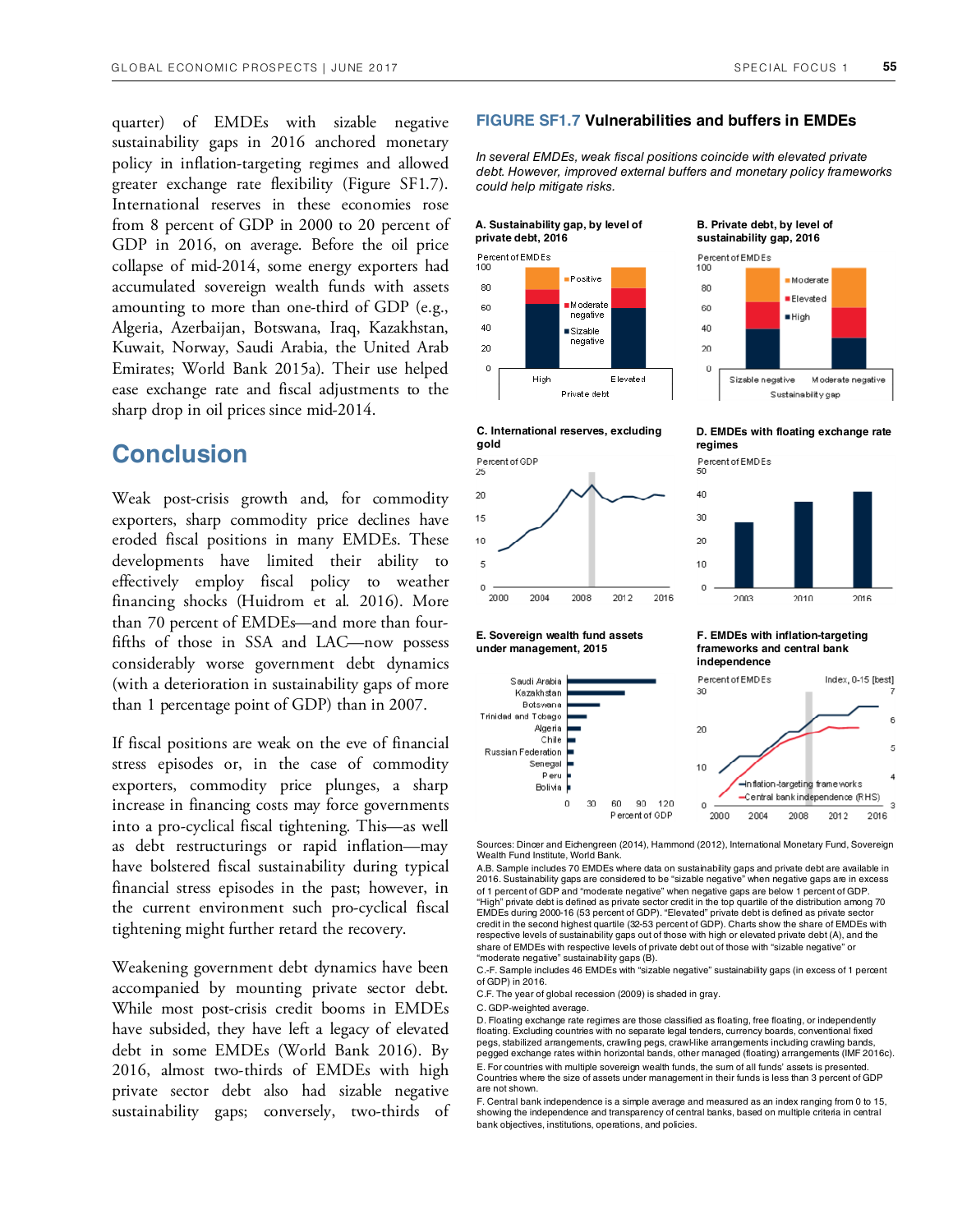EMDEs with sizable negative sustainability gaps had above-median private debt. In these countries, bouts of financial stress could curtail both private and public sector activity, with weaknesses in both amplifying each other.

While monetary policy normalization in major advanced economies will, in all likelihood, proceed smoothly, there remains a risk of episodes of financial market volatility. These episodes could be accompanied by sharp increases in financing cost for EMDEs. Against this backdrop, the simultaneous weakening of government and private sector balance sheets underscores the need to shore up fiscal positions.

In the short term, while global financial conditions remain benign, measures to strengthen the resilience of government balance sheets can be prioritized. In particular, some EMDE governments with ample market access can take advantage of still-low borrowing costs to lengthen the maturity profile of their debt or shift its currency composition toward domestic currency (World Bank 2015a). Such immediate steps can be complemented with broader public debt management reform measures. Depending on country circumstances, these range from better coordination between debt management, cash management and fiscal policy to legislation and regulation to streamline responsibilities and improved recording and reporting systems (World Bank 2007).

Several measures are also available to shore up fiscal sustainability directly. In many commodity importers, where growth has generally been robust since the global financial crisis, unexpected revenue windfalls can be set aside to reduce fiscal deficits and debt. Across EMDEs, structural reforms can be implemented that support fiscal credibility and generate long-term fiscal gains with limited short-term growth impact (e.g., pension reforms).

Across EMDEs, revenue collection efforts can be enhanced to raise spending envelopes. Such revenue measures could include broadening tax bases to remove loopholes for higher-income households or profitable corporates. In addition, a

reallocation of expenditures away from less efficient expenditures (often subsidies) towards more growth-enhancing or better-targeted ones (such as public spending or means-tested income support) can be considered. In low-income countries, strong revenue bases and improvements in spending efficiency are essential to finance investment needed to achieve their development goals (Baum et al. 2017).

In addition to fiscal positions, improved policy frameworks and reserve buffers can mitigate the impact of terms of trade shocks (Adler, Magud, and Werner 2017). A growing number of EMDEs employ inflation targeting and allow greater exchange rate flexibility to absorb shocks. On average, reserve buffers have strengthened significantly and allowed, especially, energyexporting EMDEs to soften the adjustment to prospects of lower commodity prices.

# **References**

Adler, G., N. E. Magud, and A. Werner. 2017. "Terms-of-Trade Cycles and External Adjustment." Working Paper 17/29, International Monetary Fund, Washington, DC.

Alfaro, L., G. Asis, A. Chari, and U. Panizza. 2017. "Lessons Unlearned? Corporate Debt in Emerging Markets." NBER Working Paper 23407, National Bureau of Economic Research, Cambridge.

Arteta, C., M. A. Kose, F. Ohnsorge, and M. Stocker. 2015. "The Coming U.S. Interest Rate Tightening Cycle: Smooth Sailing or Stormy Waters?" Policy Research Note 2, World Bank, Washington, DC.

Barajas, A., R. Chami, R. Espinoza, and H. Hesse. 2010. "Recent Credit Stagnation in the MENA Region: What to Expect? What can be Done?" IMF Working Paper 10/219, International Monetary Fund, Washington, DC.

Baum, A., A. Hodge, A. Mineshima, M. Moreno Badia, and R. Tapsoba. 2017. "Can They Do It All? Fiscal Space in Low-Income Countries." IMF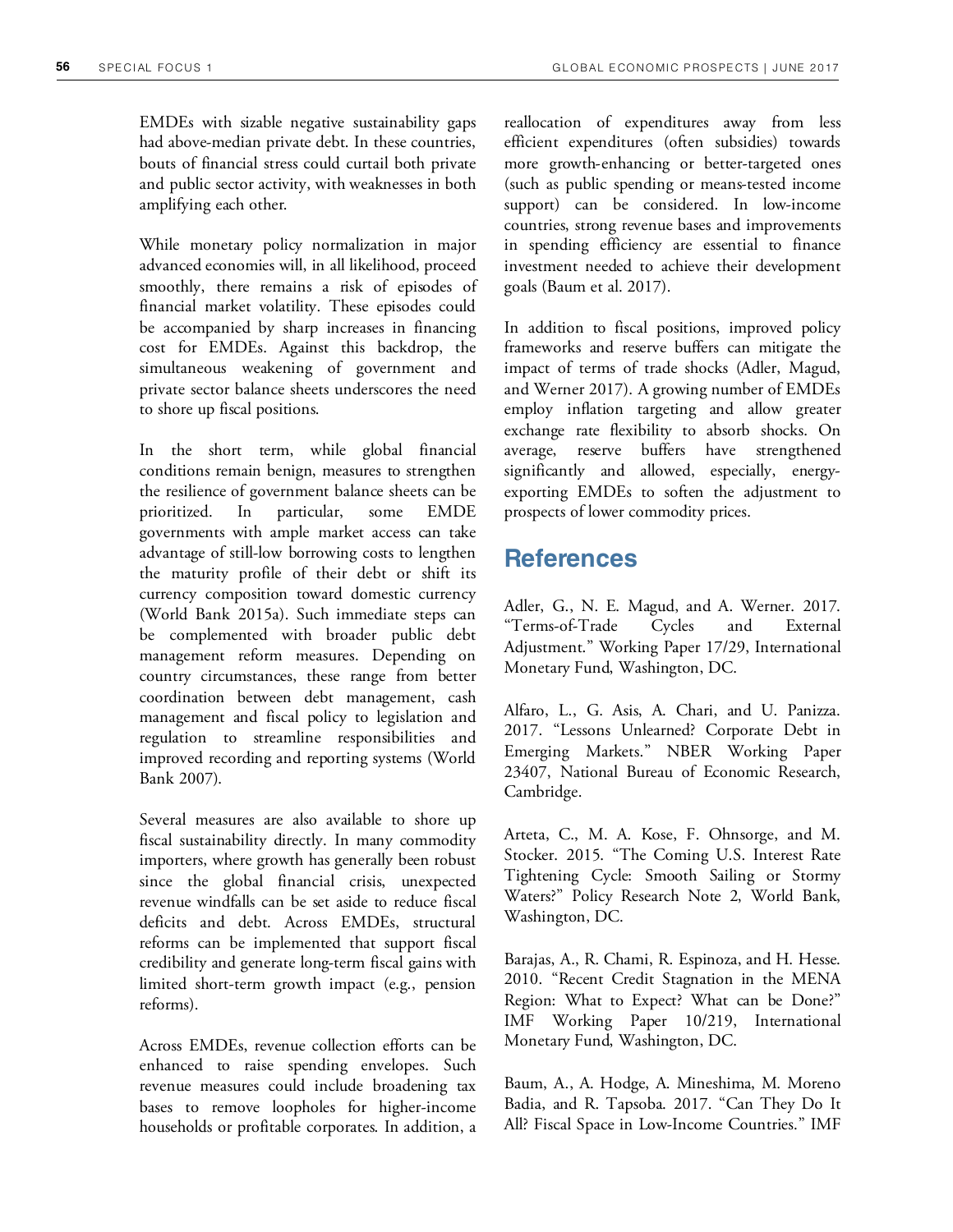Working Paper 17/110, International Monetary Fund, Washington, DC.

Blanchard, O. J. 1993. "Suggestions for a New Set of Fiscal Indicators." In *The Political Economy of Government Debt*, edited by H. A. A. Verbon and F. A. A. M. van Winden, 307–325. New York: North-Holland.

Bohn, H. 1998. "The Behavior of U.S. Public Debt and Deficits." *The Quarterly Journal of Economics* 113 (3): 949–963.

Buiter, W. H. 1985. "A Guide to Public Sector Debt and Deficits." *Economic Policy* 1 (1): 13–79.

Cottarelli, C., and J. Escolano. 2014. "Debt Dynamics and Fiscal Sustainability." In *Post-crisis Fiscal Policy*, edited by C. Cottarelli, P. R. Gerson, and A. S. Senhadji, 31–47. Cambridge: MIT Press.

Danforth, J., P. Medas, and V. Salins. 2016. "Fiscal Policy: How to Adjust to a Large Fall in Commodity Prices." IMF How to Notes 1, International Monetary Fund, Washington, DC.

Dincer, N. N., and B. Eichengreen. 2014. "Central Bank Transparency and Independence: Updates and New Measures." *International Journal of Central Banking* 10 (1): 189–253.

Escolano, J. 2010. "A Practical Guide to Public Debt Dynamics, Fiscal Sustainability, and Cyclical Adjustment of Budgetary Aggregates." IMF Technical Notes and Manuals 10/02, International Monetary Fund, Washington, DC.

Gourinchas, P.-O., and M. Obstfeld. 2012. "Stories of the Twentieth Century for the Twenty-First." *American Economic Journal: Macroeconomics* 4 (1): 226–265.

Hammond, G. 2012. "State of the Art of Inflation Targeting – 2012." Centre for Central Banking Studies Handbook 29, Bank of England, London.

Huidrom, R., M. A. Kose, and F. L. Ohnsorge. 2016. "Challenges of Fiscal Policy in Emerging and Developing Economies." World Bank Policy Research Working Paper 7725, World Bank, Washington, DC.

Huidrom, R., M. A. Kose, J. J. Lim, and F. L. Ohnsorge. 2016. "Do Fiscal Multipliers Depend on Fiscal Positions?" World Bank Policy Research Working Paper 7724, World Bank, Washington, DC.

IMF (International Monetary Fund). 2016a. "Heavily Indebted Poor Countries (HIPC) Initiative and Multilateral Debt Relief Initiative (MDRI)—Statistical Update." A report prepared by IMF and World Bank staff, International Monetary Fund, Washington, DC.

\_\_\_\_\_\_\_\_. 2016b. *Regional Economic Outlook: Western Hemisphere—Managing Transitions and Risks*. April. Washington, DC: International Monetary Fund.

\_\_\_\_\_\_\_\_. 2016c. *Annual Report on Exchange Rate Arrangements and Exchange Restrictions 2016*. Washington, DC: International Monetary Fund.

Kose, M. A, S. Kurlat, F. Ohnsorge, and N. Sugawara. Forthcoming. "A Cross-Country Database of Fiscal Space." World Bank Policy Research Working Paper, World Bank, Washington, DC.

Laeven, L., and F. Valencia. 2013. "Systemic Banking Crises Database." *IMF Economic Review* 61 (2): 225–270.

Miyajima, K. 2017. "What Influences Bank Lending in Saudi Arabia?" IMF Working Paper 17/31, International Monetary Fund, Washington, DC.

Ostry, J. D., A. R. Ghosh, J. I. Kim, and M. S. Qureshi. 2010. "Fiscal Space." IMF Staff Position Note 10/11, International Monetary Fund, Washington, DC.

Tagkalakis, A. 2013. "The Effects of Financial Crisis on Fiscal Positions." *European Journal of Political Economy* 29 (March): 197–213.